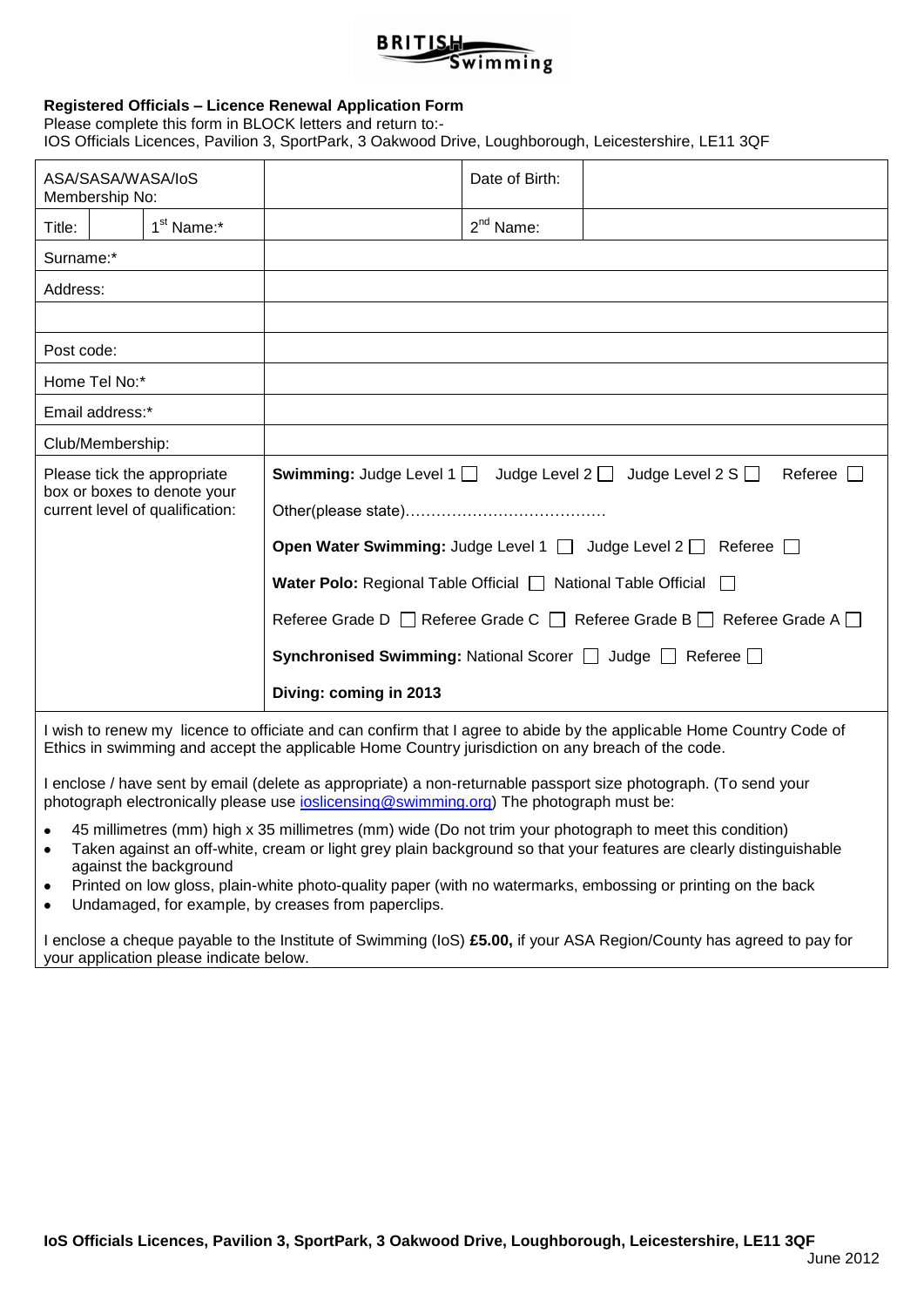

### **Data Protection**

| The ASA/British Swimming will use your personal data for the purpose of your involvement as a licensed official and I<br>understand that by completing this application I am consenting to receive information about the ASA/British Swimming by<br>post, email, SMS/MMS, online or phone unless stated otherwise |  |  |  |  |
|-------------------------------------------------------------------------------------------------------------------------------------------------------------------------------------------------------------------------------------------------------------------------------------------------------------------|--|--|--|--|
| <b>Offers and opportunities</b>                                                                                                                                                                                                                                                                                   |  |  |  |  |
| No thank you, I don't want British Swimming / the ASA to send me details of products and services. Please tick                                                                                                                                                                                                    |  |  |  |  |

No thank you, I don't want British Swimming / the ASA to send me details of events. Please Tick

No thank you, I don't want British Swimming / the ASA to send me details from British Swimming / the ASA's commercial partners. Please Tick

**Hide my details** If you do not want your details \* visible on ASA/British Swimming websites or Handbooks please indicate below:

No I do not wish for my details to appear on officials lists – handbook. Please tick

No I do not wish for my details to appear on officials lists – website. Please tick

No I do not wish for my details to be shared with event organisers - ASA / British Swimming events. Please tick

I confirm that the information above is accurate.

| Signed:                                                                                                                                                                                                                                                 |                                    | Date:                           |       |  |  |  |
|---------------------------------------------------------------------------------------------------------------------------------------------------------------------------------------------------------------------------------------------------------|------------------------------------|---------------------------------|-------|--|--|--|
| ASA Region/County to<br>pay (Please tick)                                                                                                                                                                                                               | Please state ASA<br>Region/County: |                                 |       |  |  |  |
| To be completed by a Referee, Regional/ County organiser or authorised person<br>I confirm the above named person has attained the qualifications as listed above and have seen evidence of continued professional development as<br>declared overleaf. |                                    |                                 |       |  |  |  |
| Print Name:                                                                                                                                                                                                                                             | Signature:                         | ASA/SASA/WASA/IoS Member Number | Date: |  |  |  |

# **Evidence submission for Renewal Application**

### **Mandatory Elements**

Please ensure that a Course Leader, Referee or other authorised official signs off each element. Use your log book to provide evidence where appropriate. In the instance of M5 and M6 and Disability training, attendance at these events is recorded on the membership database

|                | Description                                       | Date | <b>Signature of Course</b><br>Leader/Referee or<br>Authorised official where<br>applicable |
|----------------|---------------------------------------------------|------|--------------------------------------------------------------------------------------------|
| M <sub>5</sub> | Attendance at Official's Awareness/ Contemporary  |      |                                                                                            |
|                | <b>Issues Module</b>                              |      |                                                                                            |
| M <sub>6</sub> | Attendance at a FINA Rules Update                 |      |                                                                                            |
|                | (if relevant)                                     |      |                                                                                            |
| M7             | Officiating Experience- to include Meet venue and |      |                                                                                            |
|                | License Level - Inspection of log book to verify  |      |                                                                                            |
|                | officiating experience                            |      |                                                                                            |

 $\Box$ 

 $\Box$ 

 $\Box$